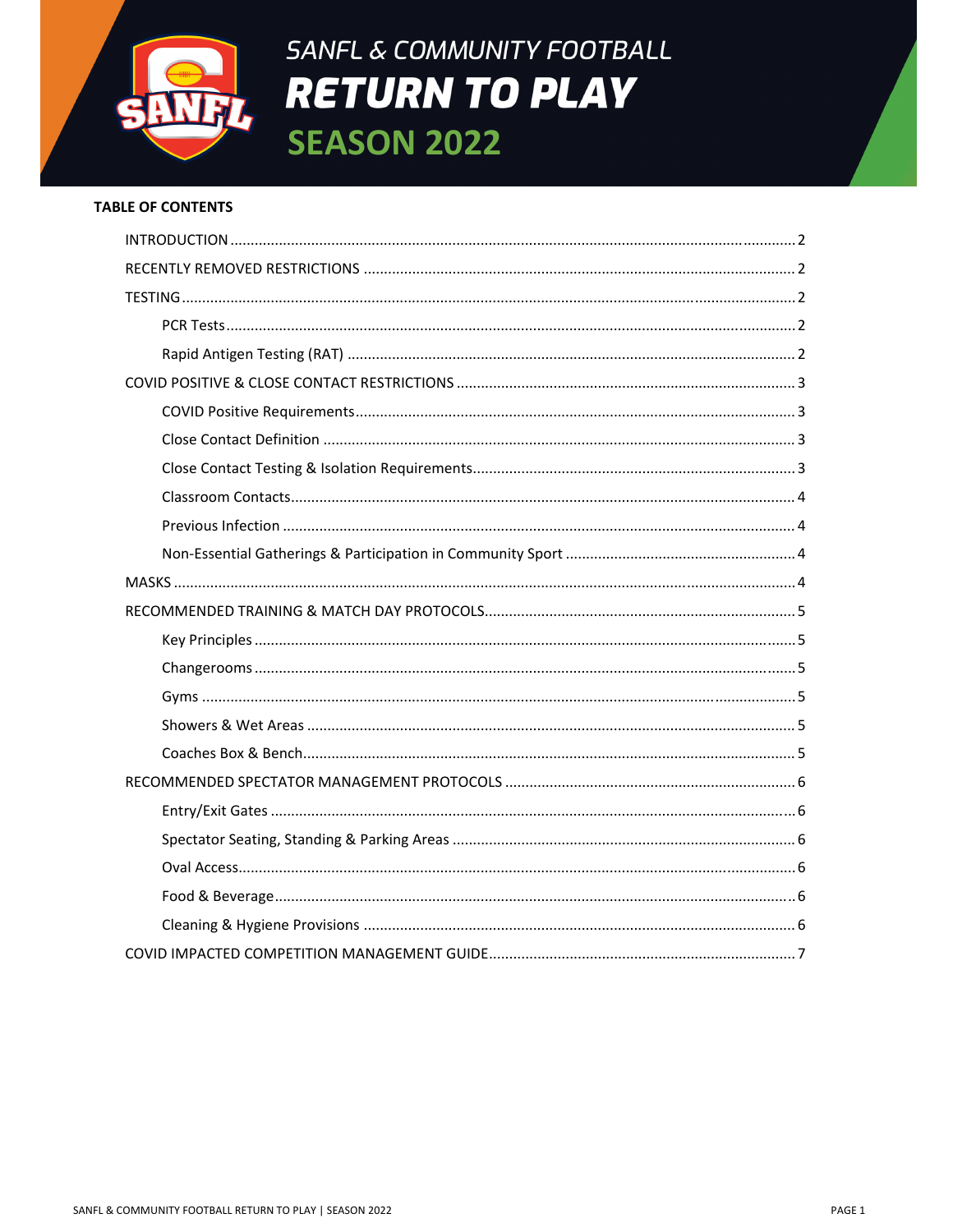

# **INTRODUCTION**

We have recently seen the removal of almost all of the COVID restrictions that impact the operations of our football clubs and leagues.

While this is welcome and will allow football clubs and venues to operate more normally, COVID continuesto present ongoing health risks for our community, as well as disruption linked to government mandated testing and isolation requirements.

The protocols included in this document are recommended to help protect the community, but it may also limit the number of persons needing to enter isolation should there be a positive case at your club/venue.

Clubs should use best endeavours to continue to provide a COVIDSafe environment for players, officials and spectators, and should consider continued implementation of the following best practice health advice.

# **RECENTLY REMOVED RESTRICTIONS**

The following restrictions have now been removed:

- COVID Safe Plan | Football Clubs & Licenced Venues no longer need to have a COVIDSafe Plan
- COVID Management Plans | COVID Management Plans are no longer required for events for over 1,000 persons

No other previous activity restrictions remain in place.

However, isolation requirements and some restrictions still remain for COVID positive persons and close contacts.

#### **TESTING**

SA Health directions should be followed as follows:

#### PCR Tests

- Individuals should get a PCR test as soon as possible if experiencing COVID-19 symptoms.
- Individuals should get a PCR test if they have COVID-19 symptoms and test negative on a rapid antigen test.
- People must also get a PCR test if they are directed to by SA Health or SA Police. This includes if you are a close contact with COVID‐19 symptoms or you are a close contact and cannot access a RAT Collection Point.

#### Rapid Antigen Testing (RAT)

- If you have been advised you are a close contact of a person with COVID-19 and have no symptoms, you can access free rapid antigen tests from RAT Collection Points across the state.
- If you test positive in a rapid antigen test, you do not need to get a PCR test to confirm the result. You are required to report positive results using the online form.
	- $\circ$  It is recommended that you also report your negative and invalid results to help provide a full picture of rates of COVID‐19 testing in the state.
- If you have COVID-19 symptoms and test negative using a rapid antigen test, you need to get a PCR test to confirm your result.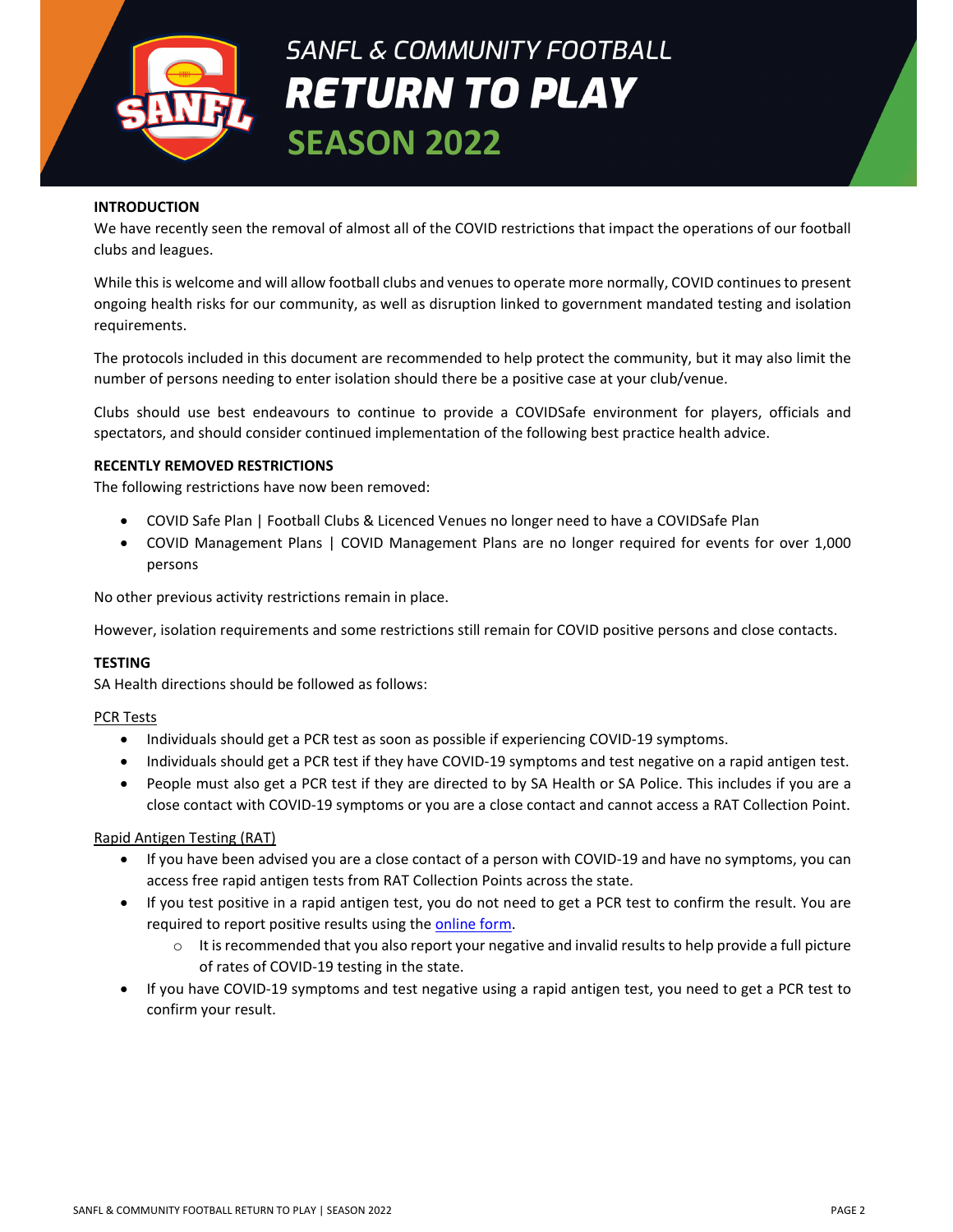

# **COVID POSITIVE & CLOSE CONTACT RESTRICTIONS**

#### COVID Positive Requirements

Upon receipt of a positive test result you must:

- Isolate yourself away from other people as much as you can, including other people in your household.
- You must isolate for 7 days after you had your positive COVID‐19 PCR test taken or tested positive using a rapid antigen test. You can only leave isolation after 7 days if you do not have acute symptoms, including a sore throat, runny nose, cough, or shortness of breath. You should remain in isolation until 24 hours after symptoms have resolved

On days 8 to 10 after finishing isolation, you should:

- wear a mask when around other people
- not visit a high risk settings (aged care, hospitals, disability care, correctional services)

You must also notify your close contacts of your infection (refer definition below)

#### Close Contact Definition

In South Australia a 'close contact' is defined as:

- a household member or intimate partner of a person with COVID‐19 during their infectious period
- someone who has had close personal interaction with a person with COVID-19 during their infectious period:
- for 4 (four) hours or more and
- where masks are not worn by the person and the COVID‐19 case and
- in close physical proximity (within 1.5 metres) and
- in an indoor setting
- someone who has been notified by SA Health that they are a close contact
- someone who has been to an exposure site listed on the SA Health website

People with COVID‐19 are considered infectious two days before their symptoms started or if they didn't have any noticeable symptoms, they are considered infectious two days before they had their positive COVID‐19 test taken.

#### Close Contact Testing & Isolation Requirements

Close contacts are no longer subject to quarantine requirements, provided they undertake the following:

- wear a mask when leaving the house for 7 days after your exposure date (12 years and older)
- undertake 5 rapid antigen tests over the 7 days after the exposure date (with at least 24 hours between tests and one test on day 7)
- report rapid antigen test results if the event of a positive test
- not attend high risk settings
- notify employer or school or early childcare settings of close contact status

In addition to the above mandatory requirements, it is strongly recommended that persons:

- avoid non-essential gatherings for 7 days after exposure date
- avoid contact with people at risk of severe illness for 7 days after exposure date
- work from home where possible
- report your rapid antigen test results even if you test negative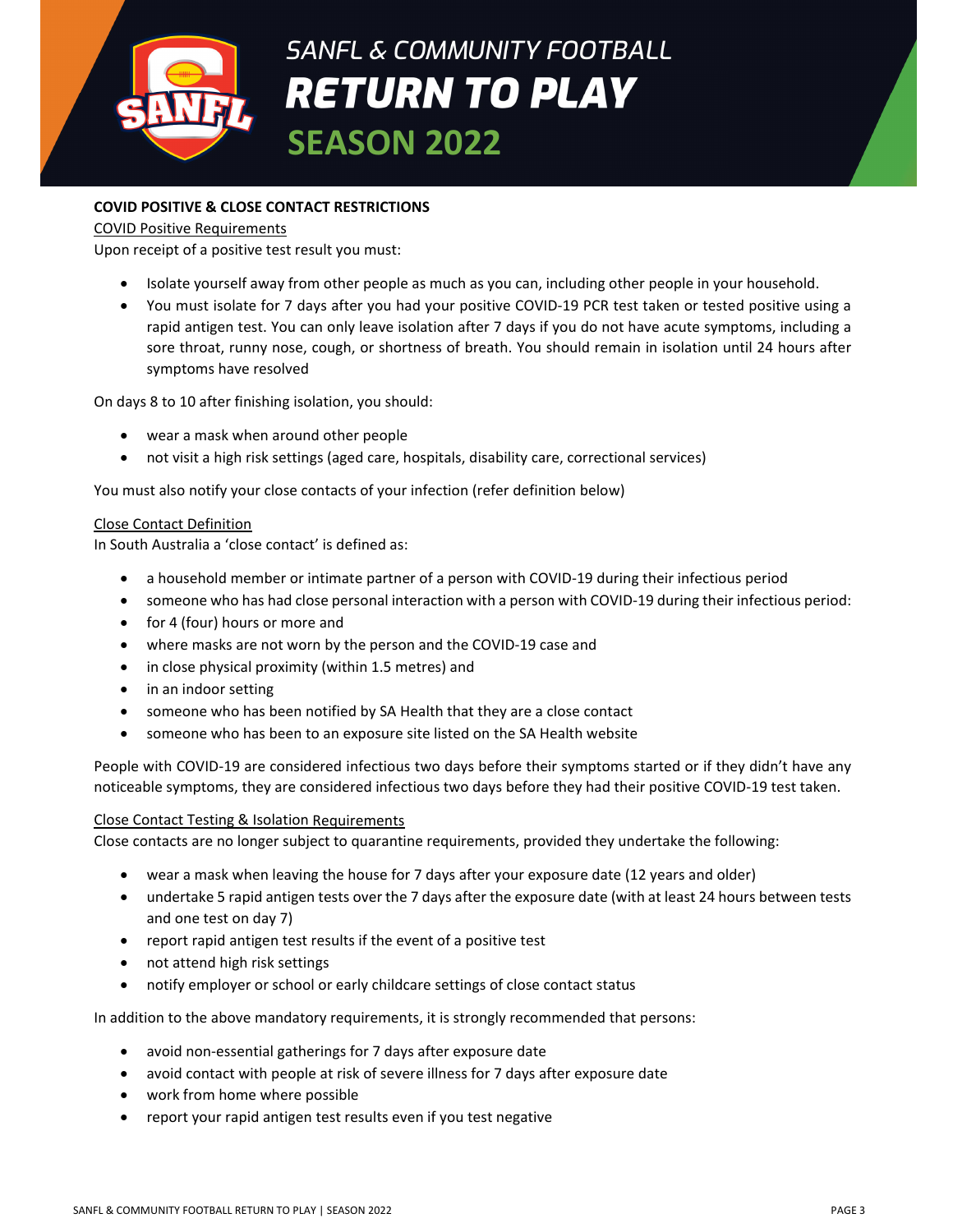# Classroom Contacts

Students are a classroom contact if they shared a classroom or interacted with someone who has tested positive for COVID‐19 (teacher, SSO, ancillary staff or student).

If identified students are notified they are a classroom contact they must follow the following guidelines:

- If the student has symptoms, they must not attend school and get tested as soon as possible
- Students (aside from the positive case/s) will be encouraged to continue attending school if they don't have any symptoms
- Student attendance at OSHC should be avoided where possible for 7 days
- Students should avoid attending school related extra-curricular activities for 7 days (such as camps, excursions, interschool sport, combined choir etc)
- avoid non-essential gatherings for 7 days after exposure date
- avoid contact with people at risk of severe illness for 7 days after exposure date

#### Previous Infection

If you have previously tested positive to COVID‐19, you will not be considered a close contact for 12 weeks after you finish isolation. After this period, you will be considered a close contact if you are re‐exposed to COVID‐19.

#### Non‐Essential Gatherings & Participation in Community Sport

SA Health defines non‐essential gatherings as including but are not exclusive of:

- Weddings and other large family gatherings/events
- COVID Management Plan events
- Concerts, music festivals and other indoor entertainment
- Restaurants, hotels, pubs and nightclubs
- Attending the gym and indoor sport
- Conference and professional development not essential for work

There is no direction stating that close contacts (including classroom contacts) cannot attend and participate in outdoor community sport.

However, if a person who is a close contact is elects participate, the following should be observed:

- Wear a mask at all times
- Not attend club social functions or gatherings
- Avoid changerooms and other shared indoor spaces
- SANFL encourages all individuals, families and caregivers to assess the risk that your or your child's attendance at training or match day may have, particularly on vulnerable members of your club community.
- Notify your club or program coordinator that you or your child is a close contact so that risk assessment can occur, and any additional protocolsimplemented to deliver a COVIDSafe environment for all participants and staff/volunteers

#### **MASKS**

Face masks are an additional physical barrier to help stop the spread of COVID‐19.

There is no longer any government direction for masks, however SANFL recommends masks are worn inside changerooms and other indoor football environments, such as coaches boxes in order to limit the number of persons needing to enter isolation should there be a positive case at your club/venue.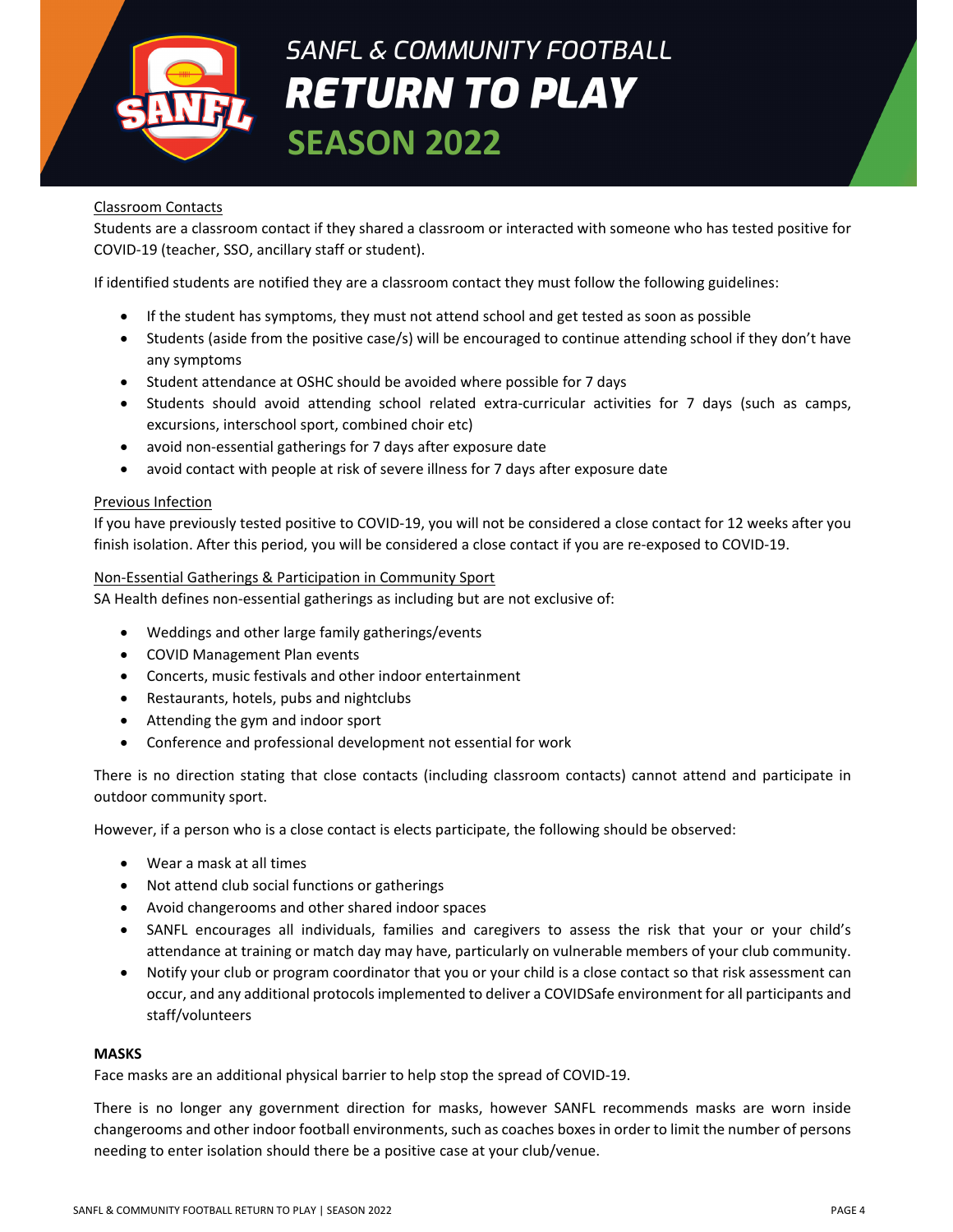### **RECOMMENDED TRAINING & MATCH DAY PROTOCOLS**

Clubs should use best endeavours to continue to provide a COVIDSafe environment for players and officials, and should consider continued implementation of the following best practice health advice.

#### Key Principles

- Maintaining 1.5m apart where possible
- Routine cleaning and sanitisation
- Masks encouraged when indoors and unable to physically distance
- Avoid sharing of equipment, in particular drink bottles

#### Changerooms

Access to changerooms is permitted. Each team and umpires should be allocated a changeroom for their exclusive use. Access to change rooms should be limited to essential personnel only.

Access to treatment rooms for strapping, massage etc is also allowed.

The following behaviours should be encouraged:

- Maintain 1.5m from others where possible
- Arrive dressed to train/play where possible
- Limit time coming together in larger groups (ie: match briefings)
- Wear masks when indoors, in particular when unable to physically distance

The following should be avoided due to increased risk of transmission:

- Avoid warm-up or drills in changerooms
- Avoid singing club song in changerooms

Change rooms, and any other areas should be regularly cleaned and sanitised before and after each training, and spot cleaned between user groups

#### Gyms

- Access to gyms permitted, however due to the high risk environment the following is recommended:
	- o Staggered gym/weights schedule
	- o Any gym equipment to be wiped down before and after each session, including in between change over of users on equipment
	- o Mask wearing encouraged when not exercising

#### Showers & Wet Areas

Showers are permitted, with the following best practice health advice encouraged:

- Avoid sharing of hard soaps (pump bottles permitted)
- Avoid sharing of towels
- Spot cleaning following each user, and routine cleaning following each training/match day
- Ice baths permitted

#### Coaches Box & Bench

- Coaches can access coaches' box, however masks wearing is encouraged
- Hand sanitiser and sanitising wipes to be available on the bench and in coaches boxes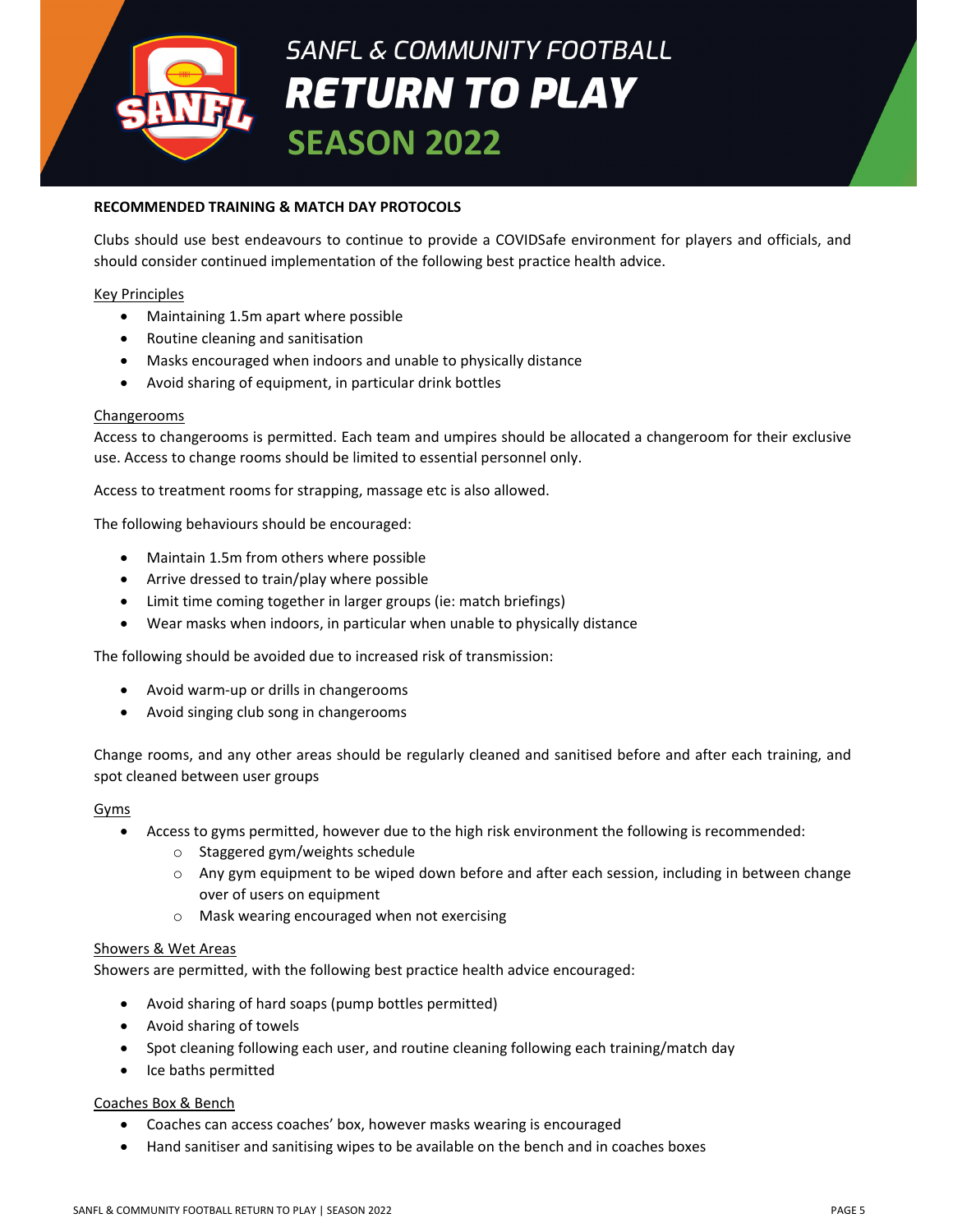# **RECOMMENDED SPECTATOR MANAGEMENT PROTOCOLS**

Clubs should use best endeavours to continue to provide a COVIDSafe environment for spectators, and should consider continued implementation of the following best practice health advice:

#### Entry/Exit Gates

- Multiple gates open (where possible) to allow for consistent ingress and spreading of crowd
- Queuing lanes should be implemented if required for ticket sales and entry, with points marked out on the ground 1.5m apart
- Where possible, cashless payments should be used to collect payment for entry (if relevant)

#### Spectator Seating, Standing & Parking Areas

- Patrons/groups of patrons not known to each other should be seated or standing 1.5m apart where possible
- Patrons encouraged to bring their own chairs to sit in
- Patrons encouraged to spread around ground as much as possible
- Car parking around ovals is permitted at relevant venues

#### Oval Access

- At the discretion of the officiating Legaue, Spectators/Patrons may enter the oval to participate in kick and catch. Participants should try and maintain 1.5m from those not known to them while participating in kick and catch activities
- Spectators/Patrons should maintain physical distance from players are officials, and should avoid gathering around huddles during breaks in play

#### Food & Beverage

- There is no longer any restriction on the types of food and beverage that can be available (including buffets)
- Standing consumption is permitted, both indoors and outside
- Queuing lanes should be implemented for bars and kiosks if required
- Where possible, cashless payments should be used to pay for food and drink

#### Cleaning & Hygiene Provisions

- High traffic surface areas such as handrails, entry points, door handles, canteen surfaces, should be regularly wiped down
- Soap, water and disposable hand towel or dryers must be available in all bathrooms
	- o Routine cleaning will occur, with particular focus on frequently touched surfaces such as door locks, toilet buttons, sinks and tapware
- If possible, clubs can provide hand sanitiser at entry points and food/drink service points